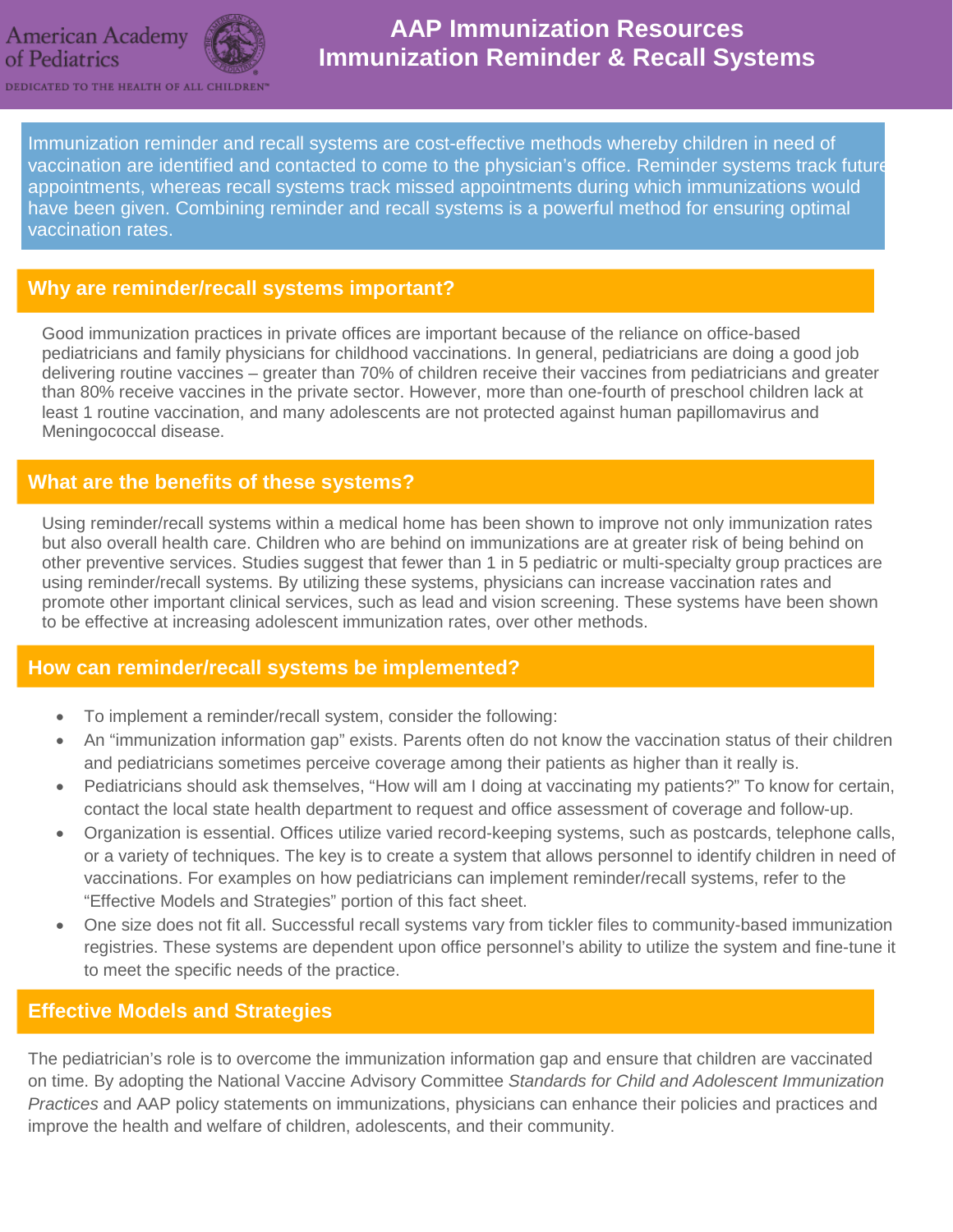



## **AAP Immunization Resources Immunization Reminder & Recall Systems**

DEDICATED TO THE HEALTH OF ALL CHILE

The American Academy of Pediatrics (AAP) endorses reminder/recall systems through policy statements and reports. The following examples of reminder/recall systems were adapted from the work of the Task Force on Community Preventive Services.

#### **Making Reminder/Recall Systems Work!**

Physicians do not have to invest a lot of time or money to develop a successful reminder/recall system. By evaluating their resources and needs, physicians can implement a simple, effective system suited to their practice. For more information about reminder/recall systems, visit: <http://www.thecommunityguide.org/vaccines/clientreminder.html>

**Chart Reminders:** Chart reminders can be as simple as a colorful sticker on the chart or can be a comprehensive checklist of preventive services including vaccinations. Reminders to physicians should be prominently placed in the chart. Reminders that require some type of acknowledgment (such as a checkmark) are more effective. **Advantages**: Inexpensive and efficient (reviewing health maintenance inventories with patients on average requires less than 4 minutes with the patients and quickly becomes part of the physician's routine). **Disadvantages**: Only reaches patients with scheduled office visits and chart reminders may be more effective in managed care organizations as compared with fee-for-service practices since cost to the patient may be a barrier to vaccination in a fee-for-service practice.

**Standing Orders:** A standing order is a written order stipulating that all persons meeting certain criteria (i.e., age) should be vaccinated, thus eliminating the need for individual physician's orders for each patient. **Advantages**: Easy to implement. **Disadvantages**: Only reaches patients already contacting the health care system.

**Mail/Telephone Reminders:** Staff phone the patient or send a postcard/letter reminding the patient that a vaccination is due and offer the opportunity for the patient to schedule an appointment. **Advantages**: 1) Phone contact can help to ensure that the message is understood and provides the opportunity to schedule an appointment, 2) reaches patients who may otherwise not have scheduled visits, 3) easy to implement, requiring minimal staff time. **Disadvantages**: 1) Relies on patient to schedule and keep appointments, 2) not useful in practices with high patient turnover or with a population that changes residences frequently, 3) may need bilingual reminders, generating the list of patients who should receive reminders may be difficult in some practices (e.g., for those without computerized records), 4) if baseline vaccination rates are high, the incremental increase in vaccination rate attained may not be worth the time and effort invested.

The following is a list of some auto-dialer vendors. Please note that the AAP cannot endorse or recommend specific products or brands. This is only meant to aid you in your selection.

| <b>Auto-dialer</b> | <b>Website</b>                                |
|--------------------|-----------------------------------------------|
| Call-em-all        | https://www.call-em-all.com/                  |
| <b>Call Fire</b>   | http://www.callfire.com                       |
| Televox            | http://www.televox.com/appointment-reminders/ |
| Voicent            | http://www.voicent.com/autodialers.php        |